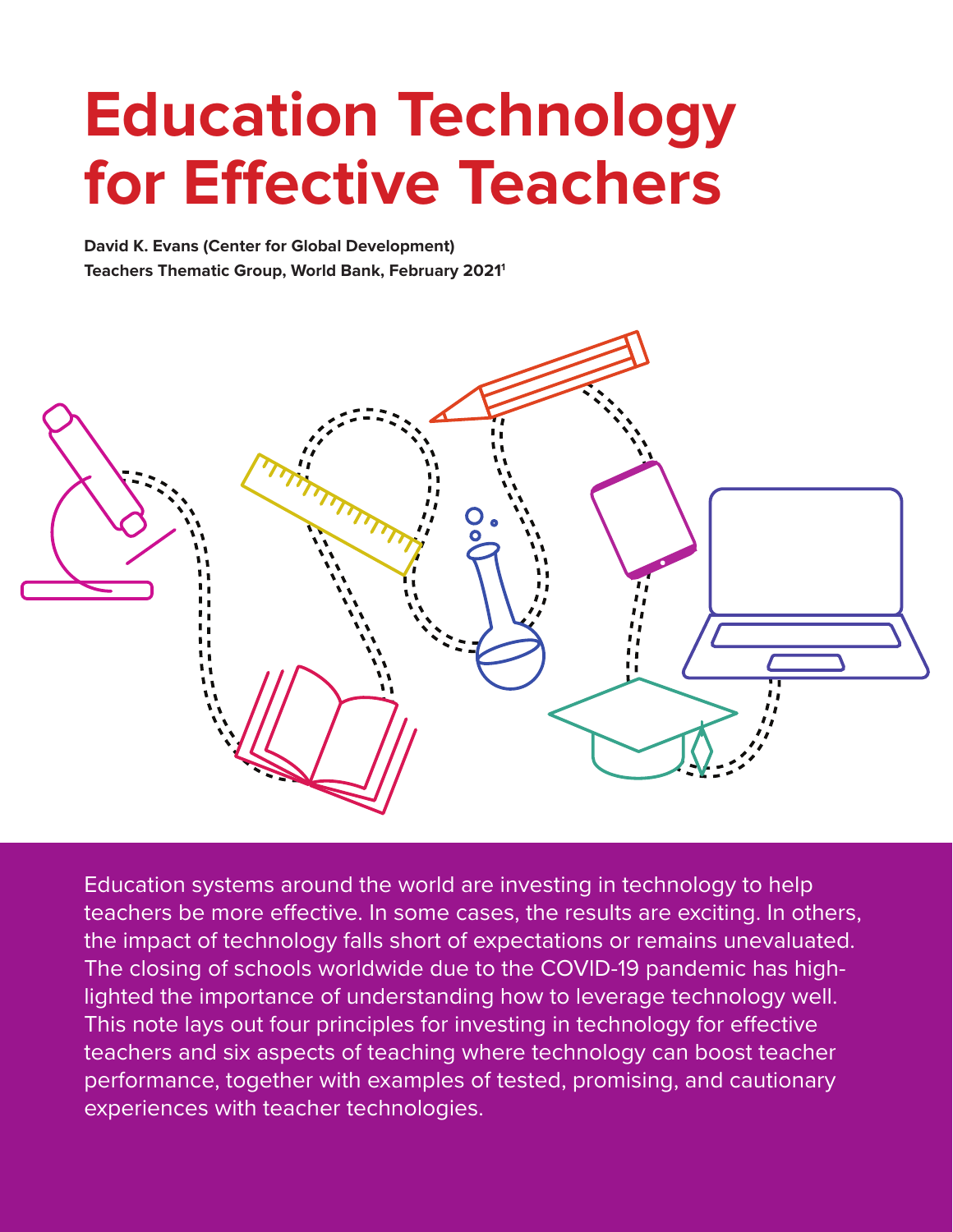## The Principles



**Principle 1:** Technology is not the solution to the learning crisis. But technology can be the solution to specific micro-problems within the education system.

When considering technology investments, the key is to begin with a specific problem and ask, What's the best way to solve this problem? And then to ask, can technology help in this case? Approached problem-by-problem, education systems can have realistic expectations of the promise of technology and ensure that they help teachers to help their students.



**Principle 2:** If you're going to invest in technology, invest in the training, support, monitoring, and maintenance to make it work.

Technology investments often come with a significant up-front investment. But it doesn't make sense to invest in the hardware or the software without budgeting for all the supplemental services required to make the technology work. Systems often underestimate the degree of sensitization and training required for teachers—along with others in the education system, like principals and ministry staff—to buy into a new technology and then to use it effectively.



**Principle 3:** Test the technology.

» **Make sure it works.** In an effort to use smart phones to monitor teachers in Haiti, the technol-ogy ultimately failed.<sup>[2](#page-6-0)</sup> Government officials and partners alike have entered classrooms to see technology that may have worked once but was not in a place to be maintained. If the technology is beyond the infrastructure capacity of the weak-est schools in the system, it won't deliver results.<sup>[3](#page-6-0)</sup>

- » **Make sure it is used.** An intervention that provided computers to classrooms in Colombia managed to get the computers there, but teachers largely ignored them because the technology was not integrated with the curriculum.<sup>4</sup> If teachers do not see the value of a technology, do not know how to use it, or are not comfortable using it, it won't deliver results. The goal is not to maximize the amount of time the technology is used, but rather to ensure that it is used at the right times.
- » **Make sure it increases learning.** Even if the technology works and teachers use it, there is no guarantee that it will increase learning. In Kenya, a program provided tablets to teachers. The tablets had teacher guides, audio and visual aids, and assessments. Although many teachers used the tablets, the impact on student learning was no greater than for teachers who received printed teacher guides, despite a much higher price tag.<sup>5</sup>

**Principle 4:** Technology to monitor and manage teachers will only work with political buy-in.

Monitoring technology cannot outdo collusion by teachers, school principals, and education officials. Teacher allocation systems only work if teachers participate in them. Many technocratically informed technology programs have failed even to get off the ground because of political opposition. Governments need consultation and communication strategies that ensure that all participants – from administrators to teachers – see value in new interventions.

Technology, when wisely deployed, can provide benefits to teachers and to their students, but success is unlikely if teachers aren't partners in the process.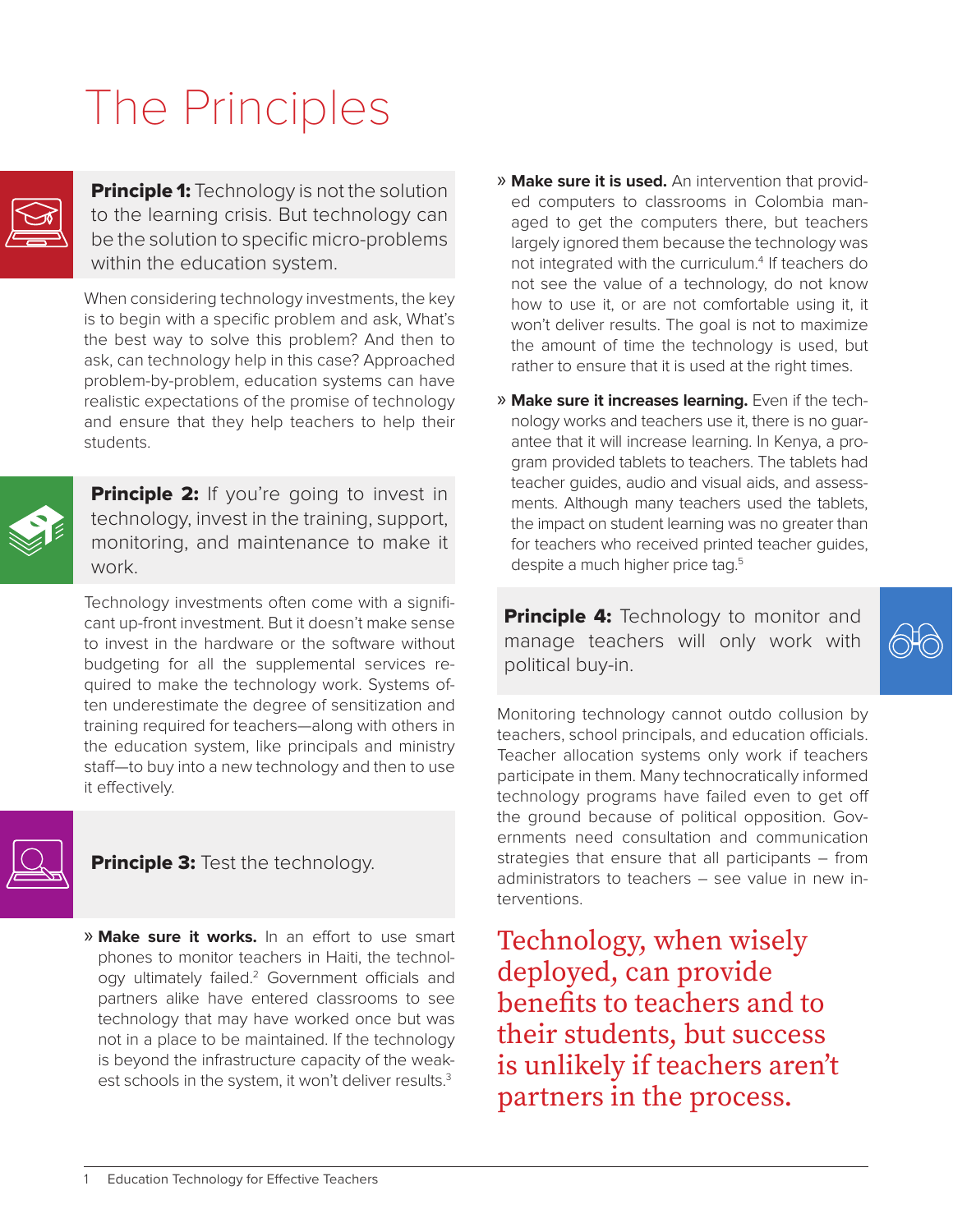# <span id="page-2-0"></span>Applying the Principles

Technology has the potential to help teachers to be more effective in reaching every student. Keeping the principles in mind, here are six promising avenues for teacher-technology partnerships.

#### 1. Coach and mentor teachers



A growing collection of evidence demonstrates the power of coaching and mentoring teachers. In South Africa, in-class coaching

was twice as effective at boosting student reading ability as a traditional professional development training at a centralized location.<sup>6</sup> Why? Teachers who received coaching implemented better teaching practices in their classrooms. But in many settings ― both high- and low-income ― implementing a coaching system at scale proves challenging. The main reason is that for an effective coaching system, you need coaches with content knowledge, pedagogical knowledge, and who have the skill to mentor other teachers effectively. In many education systems, either there aren't enough excellent teachers to serve as coaches or there is a trade-off in removing those teachers from the classroom to serve as coaches. If they're coaching teachers, they're not teaching students.

Technology can make it easier to coach many more teachers than traditionally possible. In South Africa, the United States and Uganda, virtual coaches could provide essential support to more teachers.

Technology may be able to help. In the United States, there was no clear difference in effectiveness between a dozen virtual coaching programs tested in different states and a host of in-person coaching programs.[7](#page-6-0)

In a pilot in South Africa, one set of teachers received in-person visits from a coach three times a term, whereas another set received coaching virtually with weekly interactions via tablet. Every couple of weeks the "virtual coach" would check in to discuss instructional practice and check progress on the curriculum, and she would send a weekly motivational message to all teachers participating in the virtual coaching. Both kinds of coaching improved student learning equally at the end of a year. The real gain was that the virtual coach could reach far more teachers since she didn't have to travel[.8](#page-6-0) Unfortunately, after two more years of the program, teachers with virtual coaches still delivered better student results than teachers without coaches, but in-person coaches delivered far bet-ter results on a wider range of skills.<sup>[9](#page-6-0)</sup>

For virtual coaching to deliver sustained benefits, a blended approach may be needed, building rapport between teachers and coaches with at least some in-person visits and then complementing those with virtual contact. While web-based or tablet-based virtual coaches do not observe teachers firsthand to give feedback, they can answer questions and give advice more frequently at lower cost. For some teachers, a virtual coach may feel more respectful of the autonomy of their classroom. On net, virtual coaching may be an effective tool to strengthen teachers. In addition to helping education systems with the challenge of scaling, tablets can help coaches provide better feedback to teachers: In Uganda, tablets that coaches could use to input their classroom observations would then generate feedback which coaches could use to guide their discussions with teachers. After the introduction of tablets, coaches gave more specific guidance to help teachers with reading instruc-tion.<sup>[10](#page-6-0)</sup>

#### 2. Complement teacher content knowledge and pedagogical skills



Evidence from many countries demonstrates that teachers often lack mastery of the content they are supposed to teach. $11$  These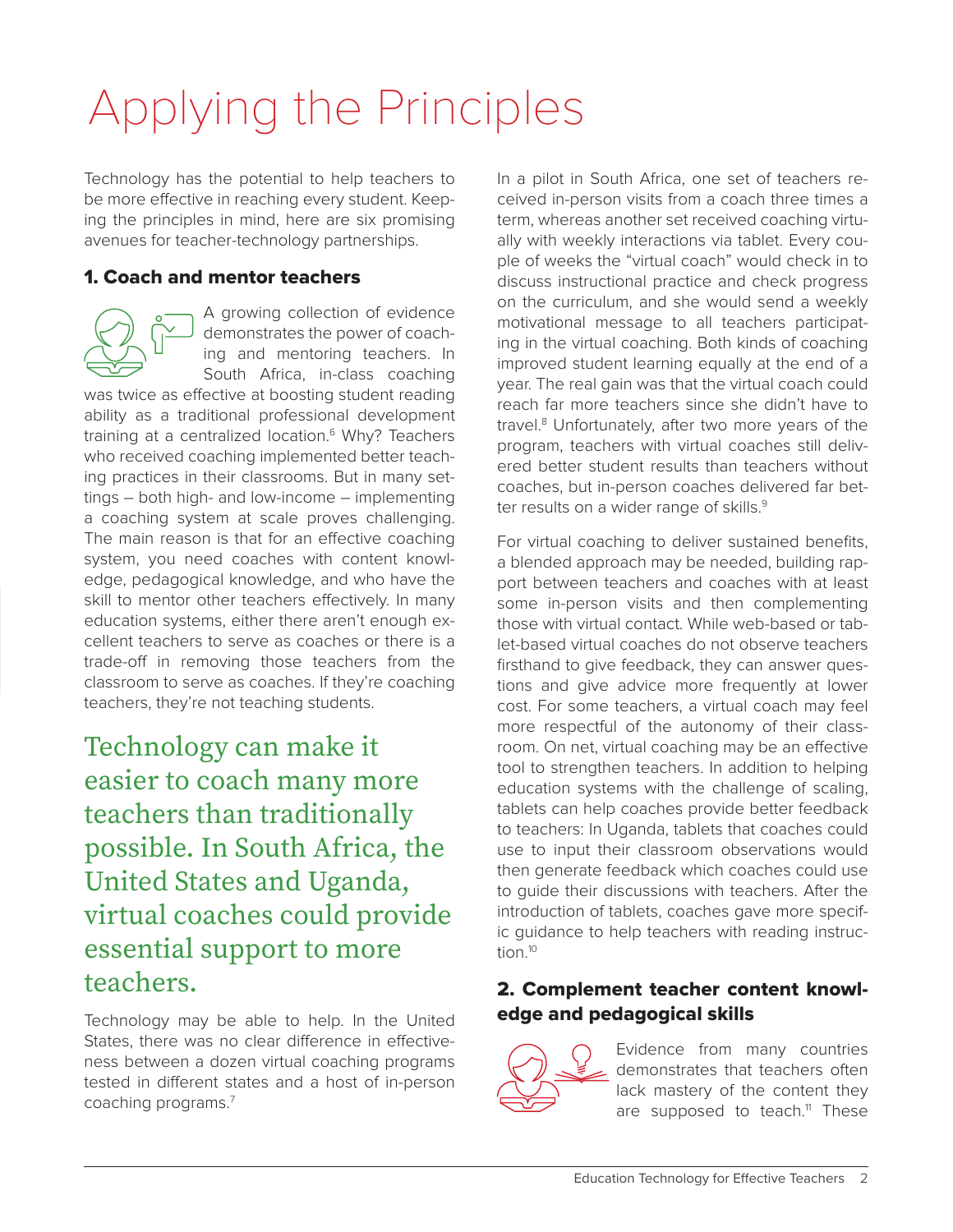<span id="page-3-0"></span>shortfalls in teacher knowledge may explain up to one-third of students' failure to keep up with the curriculum[.12](#page-6-0) Technology presents opportunities for teachers to increase their content knowledge, together with their pedagogical skills. For example, the Teacher Education in Sub-Saharan Africa initiative provides locally adapted resources used by teachers in several countries, and it gave rise to its own massive open online course (MOOC).<sup>[13](#page-6-0)</sup> Likewise, systems may experiment with teachers using global tools like Khan Academy, Coursera, Wikiversity, or others to improve their mastery of math, science, or other topics. Some of those tools give the added value of demonstrating how to explain challenging concepts in those subjects. In addition to making sure that teachers are aware of these resources, education systems may consider formalizing their use within programs of continuing professional development and accreditation. Although not yet formally evaluated, some U.S. states have used online platforms for "micro-credentialing," in which teachers can learn and gain mastery in individual topics and receive professional recognition for it  $14$ 

In schools where teachers have limited pedagogical knowledge and content mastery, providing them with detailed lesson guides – sometimes known as scripted lessons – has proven useful across many countries.<sup>[15](#page-6-0)</sup> In addition to providing content support, these guides can improve pedagogy by nudging teachers who might otherwise rely purely on lecture or call-and-response into a range of active learning exercises. In South Africa, teachers received detailed lesson plans via tablet.<sup>16</sup> In Pakistan, a program provided guidance to teachers by tablet as well as screens installed in classrooms to show content that complemented the teachers' lessons.<sup>17</sup> One private company provides entirely scripted lessons via tablet and encourages teachers to follow the script strictly. The data on lesson delivery and evaluation results are then analyzed to improve process.<sup>[18](#page-6-0)</sup> On the whole, providing detailed, practical guidance to teachers can complement the talents and training they bring to the classroom. Using technology to deliver this guidance could make it easier for teachers to incorporate audio and visual aids as well as receive content updates.

#### 3. Create virtual communities of practice for teachers

One motivator for professionals is the opportunity to collaborate with other experts. Despite being in a room filled with people, teaching can feel like a solitary profession, as teachers often have sole charge of students for several hours. Especially in smaller or rural schools, a teacher may be the only one in her discipline, lacking opportunities to compare notes on how to improve. Virtual platforms can help teachers learn from peers, share lesson plans, and engage in a professional community. These communities of practice are feasible even in low-income countries: in Tanzania, a survey of secondary school teachers showed that three-quarters had smartphones, nearly two-thirds used WhatsApp regularly and one-third used Face-book regularly.<sup>[19](#page-6-0)</sup>

## In Kenya, teachers of English use Facebook groups both to ask each other content questions and to create social relationships.

Few of these technology-based communities of practice have been formally evaluated, but examples of how teachers use these in practice can demonstrate what they find useful. In Kenya, teachers of English use Facebook groups both to ask each other content questions and to create social relationships.<sup>20</sup> In Turkey, science teachers use WhatsApp groups to share pedagogical content knowledge, teaching practices, and to pro-vide each other with emotional support.<sup>[21](#page-6-0)</sup> In Hong Kong, teachers use WhatsApp to share pictures of their blackboards and student writing so that colleagues can gain ideas and provide feedback.<sup>22</sup> In some cases, these groups are actively organized and facilitated by the education system. In the virtual coaching program implemented in South Africa, coaches facilitated a WhatsApp group in which teachers shared videos of themselves teaching and engaged in friendly weekly competitions to demonstrate excellent teaching[.23](#page-7-0) 24After a similar program in India, teachers reported that they felt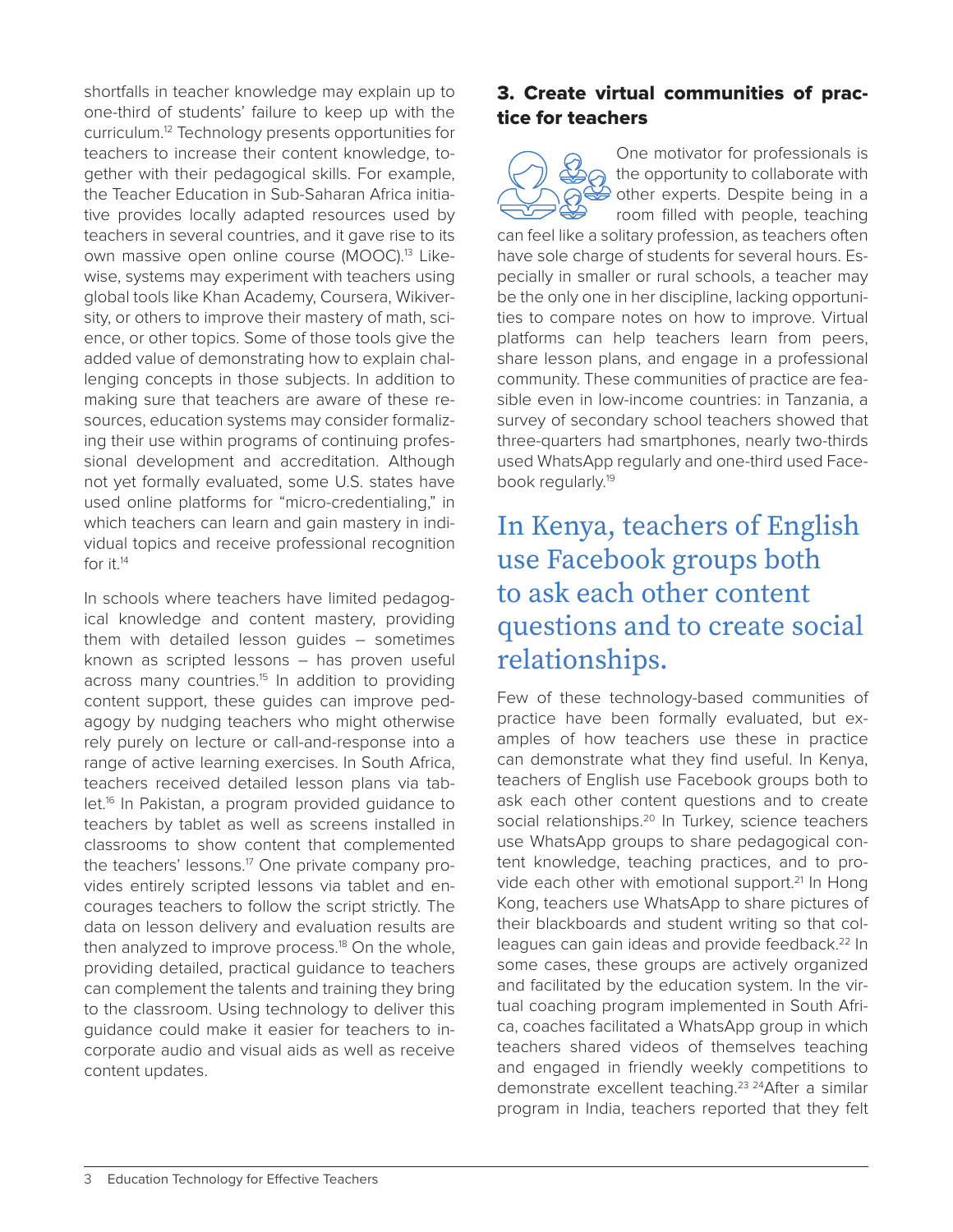positive peer pressure to perform well, shared problems, and received feedback and guidance, which initially came from the coordinator but ultimately became a collective activity with the other teachers.[25](#page-7-0)

These communities of practice don't have to wait until teachers are on the job to begin. In Malaysia, one university encouraged teacher training students to use Facebook to share materials and ideas about teaching. The vast majority of participants enjoyed doing this and said that they planned to continue using it once they entered service as teachers. Students said that participating in the online community of practice made them want to be better teachers.<sup>[26](#page-7-0)</sup> Another preservice training program in Malaysia used WhatsApp to reflect on their teaching practice with other student teachers as well as a supervisor.<sup>27</sup>

#### 4. Manage teachers effectively



Students won't learn if teachers don't make it to school, and technology offers new opportunities to manage teacher attendance, ei-

ther supplementing traditional methods or replacing them. In Pakistan, a staff of assistants visit schools but use tablets to verify teacher attendance with a biometric device. The program has been used to monitor hundreds of thousands of teachers, and officials have followed up with tens of thousands of absent teachers.<sup>[28](#page-7-0)</sup>

### Technology can help to manage teacher performance – but for this to work, teachers have to be on board.

When can efforts to use technology to manage teachers fail? First, education systems or donor partners may be tempted to implement technology beyond what current infrastructure can support. In a low-income environment, an intervention in Haiti sought to use smartphones to monitor teachers' attendance and due to repeated delays and challenges with the software, ultimately failed to be implemented effectively.<sup>29</sup> In a middle-income environment, one urban state of Brazil sought to

have teachers use swipe cards when they entered and exited the classroom, but connectivity proved unexpectedly inconsistent and that aspect of the digital program was ultimately scrapped. Second, programs that are purely focused around topdown monitoring may elicit resistance in teachers or even administrators. To draw an example from health, one program encouraged health workers in India to timestamp their arrival to and departure from work, in exchange for monetary incentives. Over time, a number of the timestamp machines were destroyed; some appeared to have been hurled into a wall.<sup>30</sup> Without buy-in over time from teachers and administrators, any program is doomed to fail. Beyond the physical destruction, administrators ultimately increased the exempt days for health workers, taking the teeth out of the program. The tablet monitoring and support program in India described above may offer a solution in giving teachers more than just monitoring: It offers a peer support group as well.

#### 5. Deploy the teacher workforce effectively



Many countries send too many teachers to some schools and too few to others. One study found that more than a quarter of the

variation in teacher allocation could not be explained by the number of students.<sup>31</sup> In Ghana, just forty percent of teacher allocation could be explained by enrollments.<sup>32</sup> In Malawi, a new data system is allowing the government to map where all of its teachers are and to classify schools based on the characteristics that make teachers want or not want to be stationed there (road access, electricity, distance to a trading center).<sup>33</sup> A database like this can allow the government to experiment with incentives for teachers and prioritization of understaffed schools and monitor subsequent progress. In Ecuador and Peru, governments are testing electronic systems to provide candidates with better information about schools and communities to improve the fit of teachers to schools.<sup>34</sup>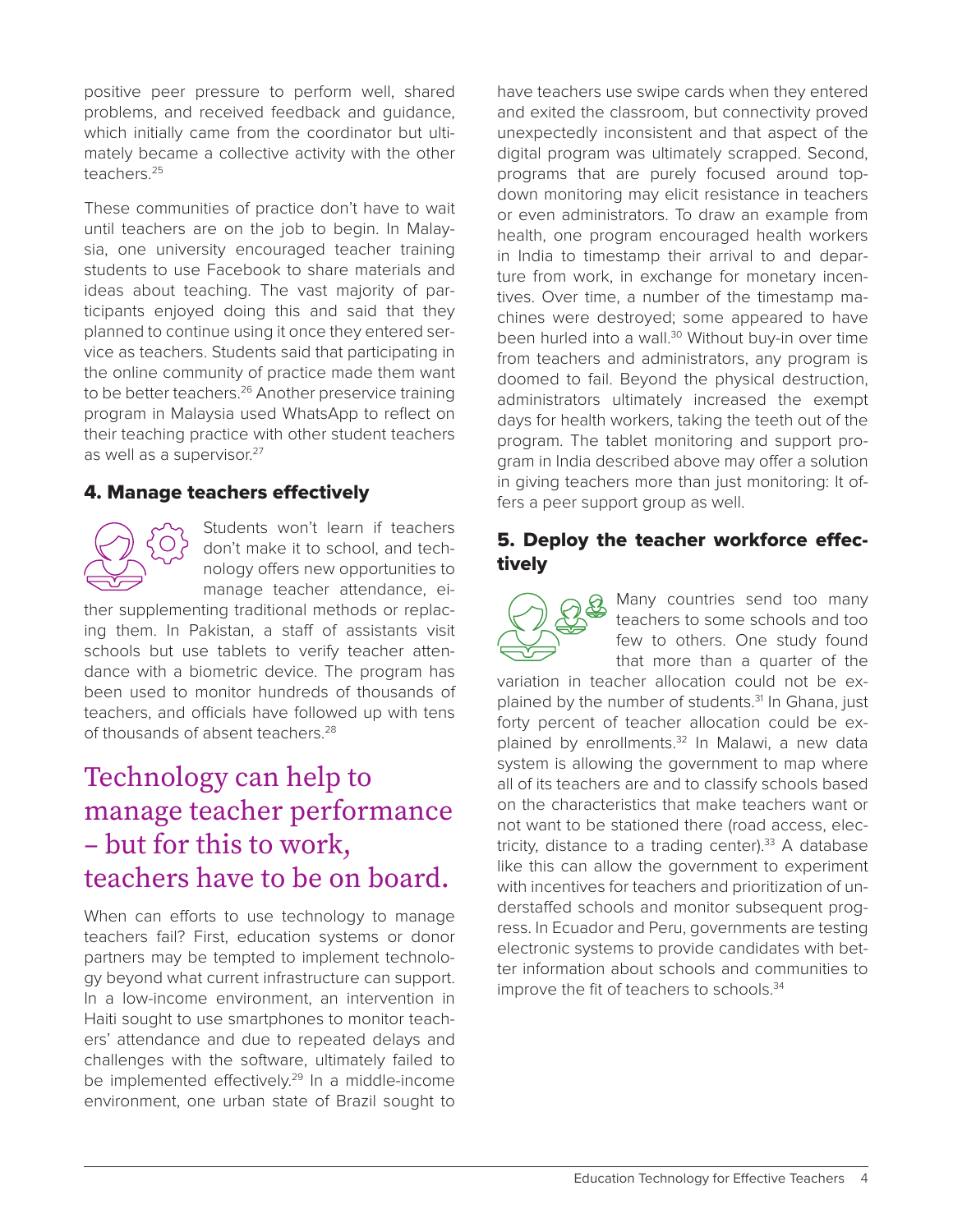### Technology can help improve teacher working conditions, such as by speeding up salary payments.

#### 6. Increase the attractiveness of the teaching profession



Teachers in many countries face challenging working conditions. Salary payments are delayed, they have limited recourse with griev-

ances, and the stature of the profession is diminished.<sup>35</sup> In what is now South Sudan, a simple electronic payroll system (using Excel) made it possible for teachers to receive their pay at the school rather than having to travel to the county headquarters, dramatically reducing travel time and cost.<sup>[36](#page-7-0)</sup> Electronic systems hold the promise of allowing teachers to submit concerns or complaints either anonymously or discreetly to higher authorities. Finally,

traditional technologies like television and radio can boost the reputation of the profession. In Chile, a program used those media to encourage high performing youth to enter the teaching profession. Together with scholarships for top students, the program appears to have increased students' interest in teaching and parents' interest in their children becoming teachers.<sup>37</sup> Technology has the potential to improve both the status and the conditions of the teaching profession.

Technology across these six areas can clearly be complementary. Coaching and mentoring teachers will be even more effective when they have tools to improve their pedagogy (such as structured lesson plans) and gain mastery of the content they are to teach. Systems that improve the quality of life for teachers (improving allocation of teachers and timeliness of salary payments) increase the palatability of systems that monitor teacher attendance and performance. Ultimately, technology can be a valuable complement to the best efforts of an education system's teacher workforce.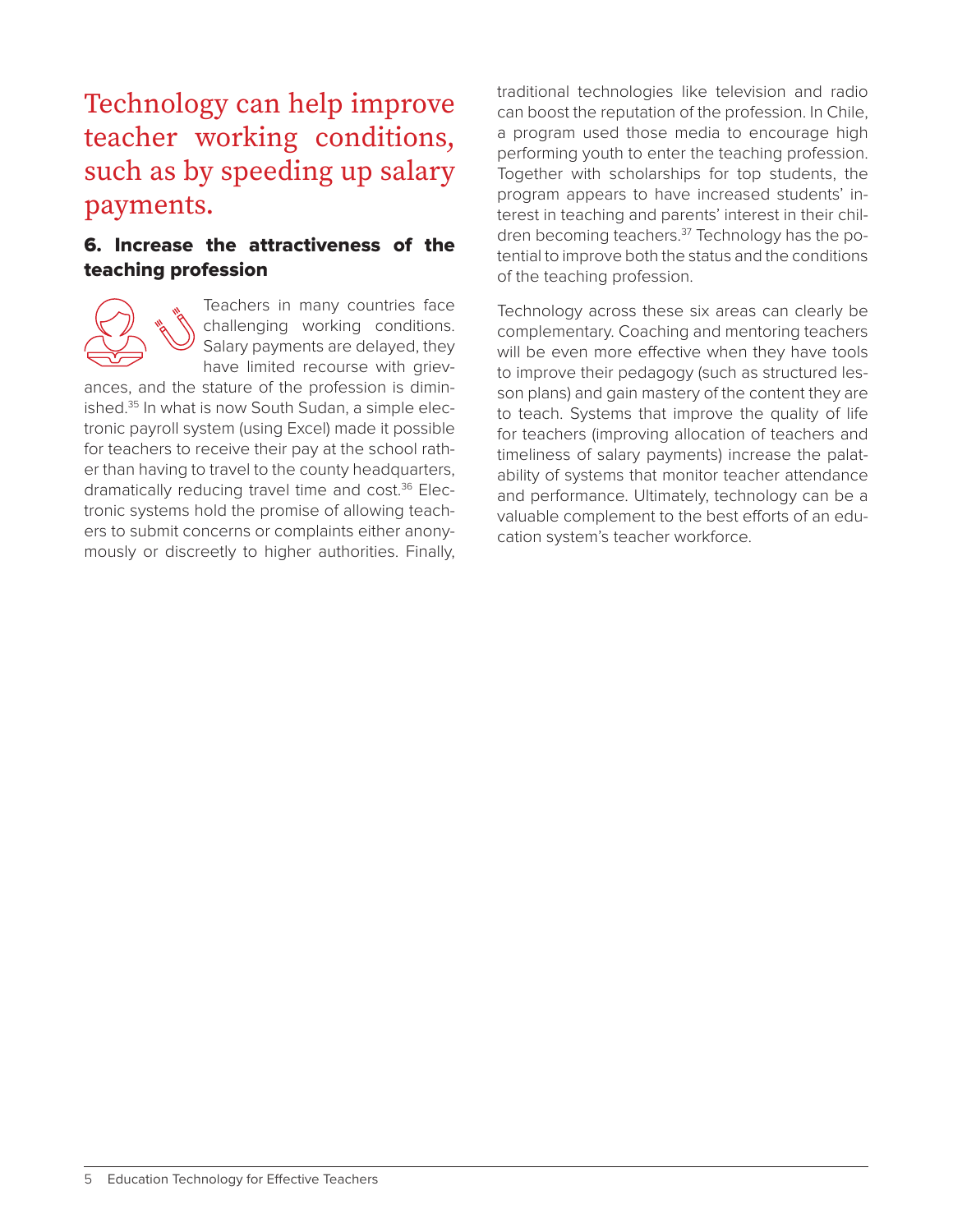## <span id="page-6-0"></span>Endnotes

[1](#page-0-0) Thank you to Melissa Adelman, Cristobal Cobo, Ezequiel Molina, Elizabeth Ninan, Tracy Wilichowski, and especially Tara Béteille for substantive feedback on this note.

2 World Bank. 2015.

<sup>3</sup> Baker T, Tricario L, Bielli S. 2019. Making the Most of Technology in Education: Lessons from School Systems around the World. Nesta Foundation.

4 Barrera-Osorio, F, Linden LL. 2009. The Use and Misuse of Computers in Education: Evidence from a Randomized Experiment in Colombia. World Bank Policy Research Working Paper 4836.

5 Piper B, Simmons Zuilkowski S, Kwayumba D, Strigel C. 2016. Does technology improve reading outcomes? Comparing the effectiveness and cost-effectiveness of ICT interventions for early grade reading in Kenya. International Journal of Educational Development 49: 204-214.

6 Cilliers J, Fleisch B, Prinsloo C, Taylor S. 2019. How to improve teaching practice? An experimental comparison of centralized training and in-classroom coaching. Journal of Human Resources.

[7](#page-2-0) Kraft MA, Blazar D, Hogan D. 2018. The Effect of Teacher Coaching on Instruction and Achievement: A Meta-Analysis of the Causal Evidence. Review of Educational Research 88(4).

<sup>8</sup> Kotze J, Fleisch B, Taylor S. 2019. Alternative forms of early grade instructional coaching: Emerging evidence from field experiments in South Africa. International Journal of Educational Development 66:203-213.

[9](#page-2-0) Cilliers J, Fleisch B, Kotze J, Mohohlwane N, Taylor S, Thulare T. 2020. Can Virtual Replace In-person Coaching? Experimental Evidence on Teacher Professional Development and Student Learning in South Africa.

<sup>10</sup> Brunette T. 2019. Technology enhanced coaching improves quality of feedback in Uganda. SharEd: RTI International's shared resources for international education.

11 Bold T, Filmer D, Martin G, Molina E, Stacy B, Rockmore C, Svensson J, Wane W. 2017. Enrollment without Learning: Teacher Effort, Knowledge and Skill in Primary Schools in Africa. Journal of Economic Perspectives.

<sup>12</sup> Bold T, Filmer D, Molina E, Svensson J. 2019. The Lost Human Capital: Teacher Knowledge and Student Achievement in Africa. World Bank Policy Research Working Paper 8849.

<sup>13</sup> Acquah S, Nyaaba M. 2019. Access, Use and Challenges of Adopting TESSA Science OER by Basic School Science Teachers in Ghana. European Journal of Research and Reflection in Educational Sciences. See also Stutchbury K, Chamberlain L, and Amos S. 2019. Supporting Professional Development through MOOCs: the TESSA experience. Pan-Commonwealth Forum 9.

<sup>14</sup> DeMonte J. 2017. Micro-credentials for Teachers: What Three Early Adopter States Have Learned So Far. American Institutes for Research.

<sup>15</sup> Piper B, Sitabkhan Y, Mejia J, Betts K. 2018. Effectiveness of teachers' guides in the Global South: Scripting, learning outcomes, and classroom utilization. (RTI Press Publication No. OP-0053-1805). Research Triangle Park, NC: RTI Press.

16 Kotze J, Fleisch B, Taylor S. 2019.

17 Beg SA, Lucas AM, Halim W, Saif U. 2019. Beyond the Basics: Improving Post-Primary Content Delivery through Classroom Technology. NBER Working Paper 25704.

<sup>18</sup> Anderson J. 2018. The controversial Silicon Valley-funded quest to educate the world's poorest kids. Quartz January 22, 2018.

<sup>19</sup> Liana LH, Ngeze LV. 2015. Online Teacher Communities of Practice: A Proposed Model to Increase Professional Development in Tanzania. Journal of Informatics and Virtual Education 3(1).

<sup>20</sup> Bett H, Makewa L. 2018. Can Facebook groups enhance continuing professional development of teachers? Lessons from Kenya. Asia-Pacific Journal of Teacher Education.

<sup>[21](#page-3-0)</sup> Cansoy R. 2017. Teachers' Professional Development: The Case of WhatsApp. Journal of Education and Learning 6(4).